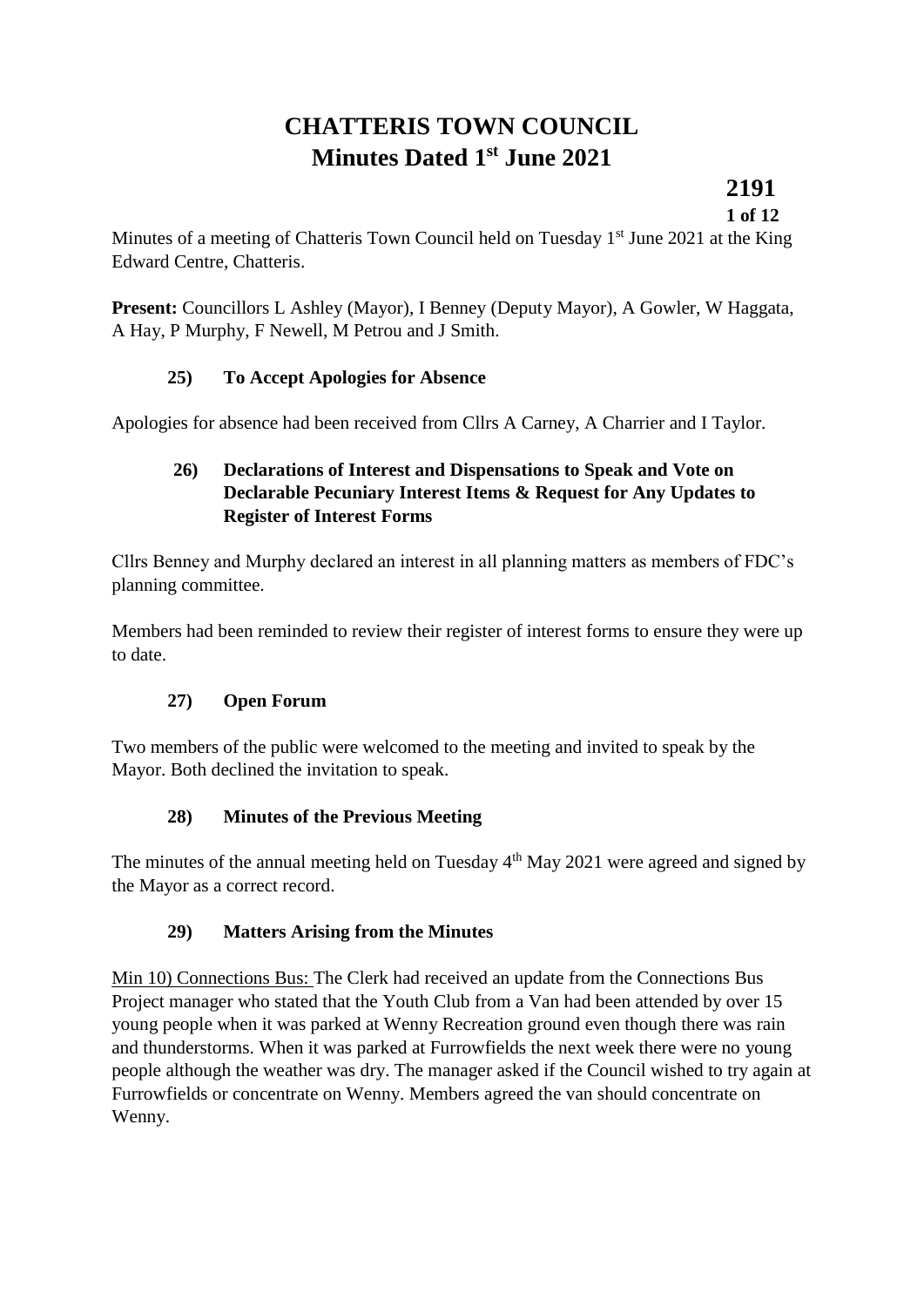#### **30) Police Matters**

Members had received the following report:

#### **Local Police**

There has been no report from Sgt Richard Lugg this month as he is not meeting with the Mayor and other Council leaders until Thursday June  $3<sup>rd</sup>$ . However members will have seen on Facebook notification of the recent police activity in the town tackling drugs supply and anti-social behaviour by young people which resulted in a dispersal order being issued for 36 hours.

An email about anti-social behaviour in and around the Lindsells Walk area of the town was forwarded to councillors and the police.

#### **Neighbourhood Alerts**

10/5 & 1/6/21: Neighbourhood Watch May and June newsletters. 17/5/21: Information about Protect Your Pooch a dog theft campaign launched by Neighbourhood Watch.

# **31) FDC, Street Scene, CCTV & Section 106 Updates**

The latest updates were noted by members (**copy attached**).

# **32) Financial Officers Report**

Members had before them a budgetary control statement for the Revenue (Precept) Account as at  $25<sup>th</sup>$  May 2021 showing expenditure of £46,078.37 and income of £81,399.73 (includes a Half year's precept income) compared with budgets, along with a bank reconciliation statement and a summary statement of reserves and funds balances.

It was **RESOLVED** that the report be noted and approved.

# **33) Internal Auditors Report 2020/21**

Members had before them copies of the Internal Auditor's Report and his signed certificate of The Annual Return for the year end 31<sup>st</sup> March 2021. Members noted that the Auditor had no issues that he wished to draw to the attention of the Council.

The Financial Officer advised Members that all relevant documents were ready to go to the External Auditor on Members' approval of the Internal Audit. She also advised that the unaudited accounts would be on public display on the Town Council's website, the Town's noticeboard and in the Town Council Offices window by 8<sup>th</sup> June 2021.

The Financial Officer confirmed that the Annual Governance & Accountability Return along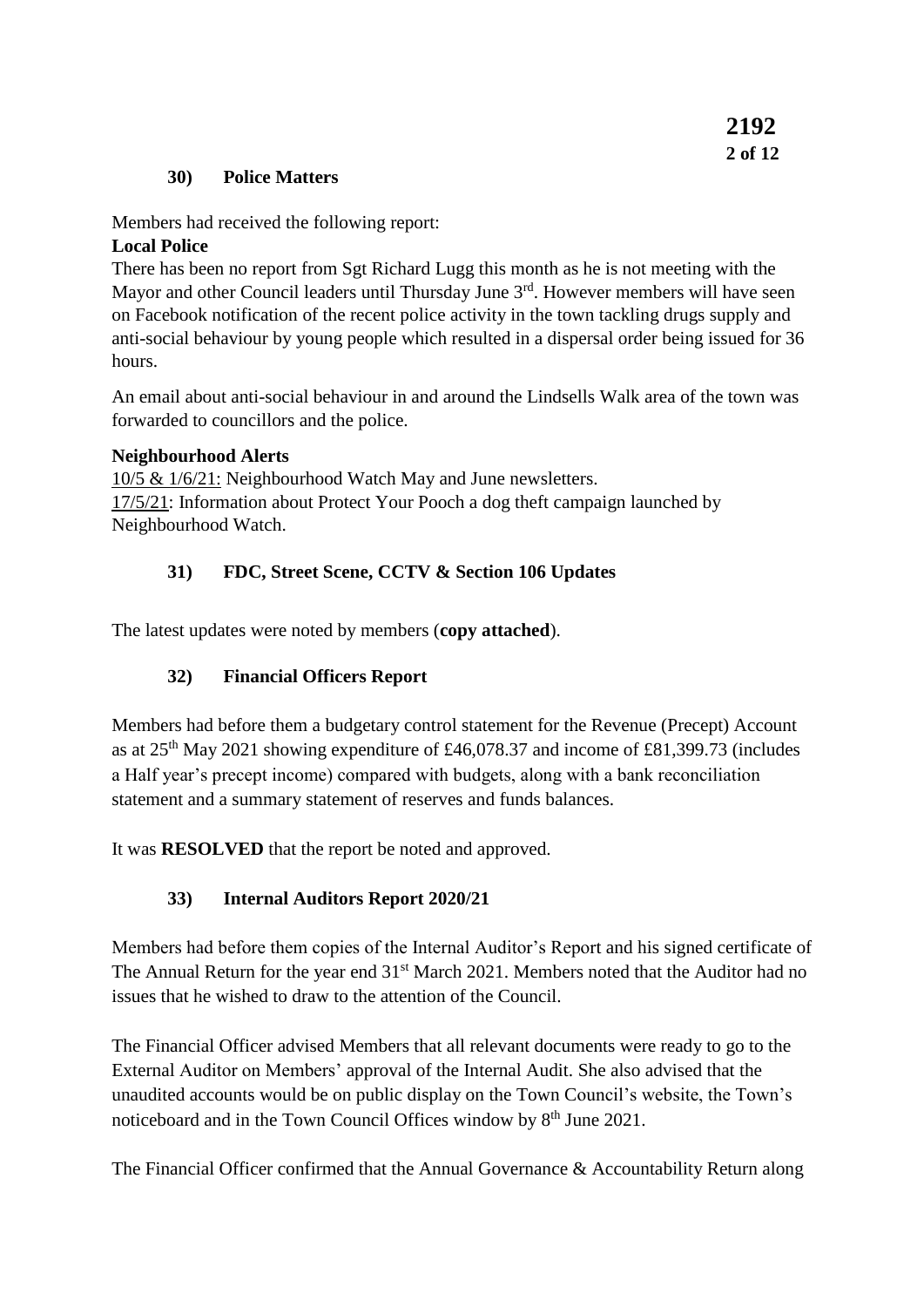# **2193**

# **3 of 12**

with the final accounts had been completed well within the timescales set under the Accounts & Audit Regulations 2015.

It was **RESOLVED** that the Internal Auditor's report for the year 01<sup>st</sup> April 2020 to 31<sup>st</sup> March 2021 be noted and approved.

# **34) Re-investment of Council Assets**

# **Lloyds One Year Fixed Term Deposit Maturity.**

Members were advised that the Council's investment with Lloyds Bank (£85,000 at 0.30%) matured on the  $11<sup>th</sup>$  June 2021. Lloyds had confirmed the new reinvestment interest rate for a fixed 12 months term was 0.05%.

#### **Nationwide Building Society Business 1 Year Fixed Rate Saver Maturity**

Members were advised that the Council's investment with Nationwide Building Society (£85,000 at 0.40%) matured on the  $18^{th}$  June 2021.

Nationwide had confirmed a new reinvestment interest rate for a 1-year fixed term was 0.30%.

Members were advised that the Financial Officer had compared other interest rates and found that the Nationwide rate was a fair rate under the current climate and she therefore recommended that the £85,000 should be reinvested with the Nationwide on a 1-year fixed saver.

The Financial Officer advised Members that she had found a good rate of 0.60% with the Hampshire Trust Bank on a 1-year fixed rate. She advised Members that they should consider moving the £85,000 from Lloyds into the Hampshire Trust account.

Cllr Benney asked if Council could defer putting the £85,000 into a 1-year fixed account until the Combined Authority confirmed if the Town Council had been successful in its grant bid to purchase Barclays Bank for the Museum project. He advised that although the grant would cover most of the project costs, he was concerned that the project could overrun due to unforeseen additional expenditure and some of the investment would need to be easily accessed to pay for any costs over and above the grant money. If all of the investment was fixed for a year it would be difficult to gain access. He advised that the Combined Authority should be making a decision at the end of June; if the grant application was turned down then the investment from Lloyds could be reinvested.

The Financial Officer advised that she was concerned the £85,000 wouldn't be covered under the FSCS whilst it sat in the Barclays main account, however she agreed that it could be reinvested as soon as the Combined Authority confirmed if the grant for the Barclays Bank/Museum project was approved.

The Reserve Accounts held balances of £144,777.50 the AWP and other holding accounts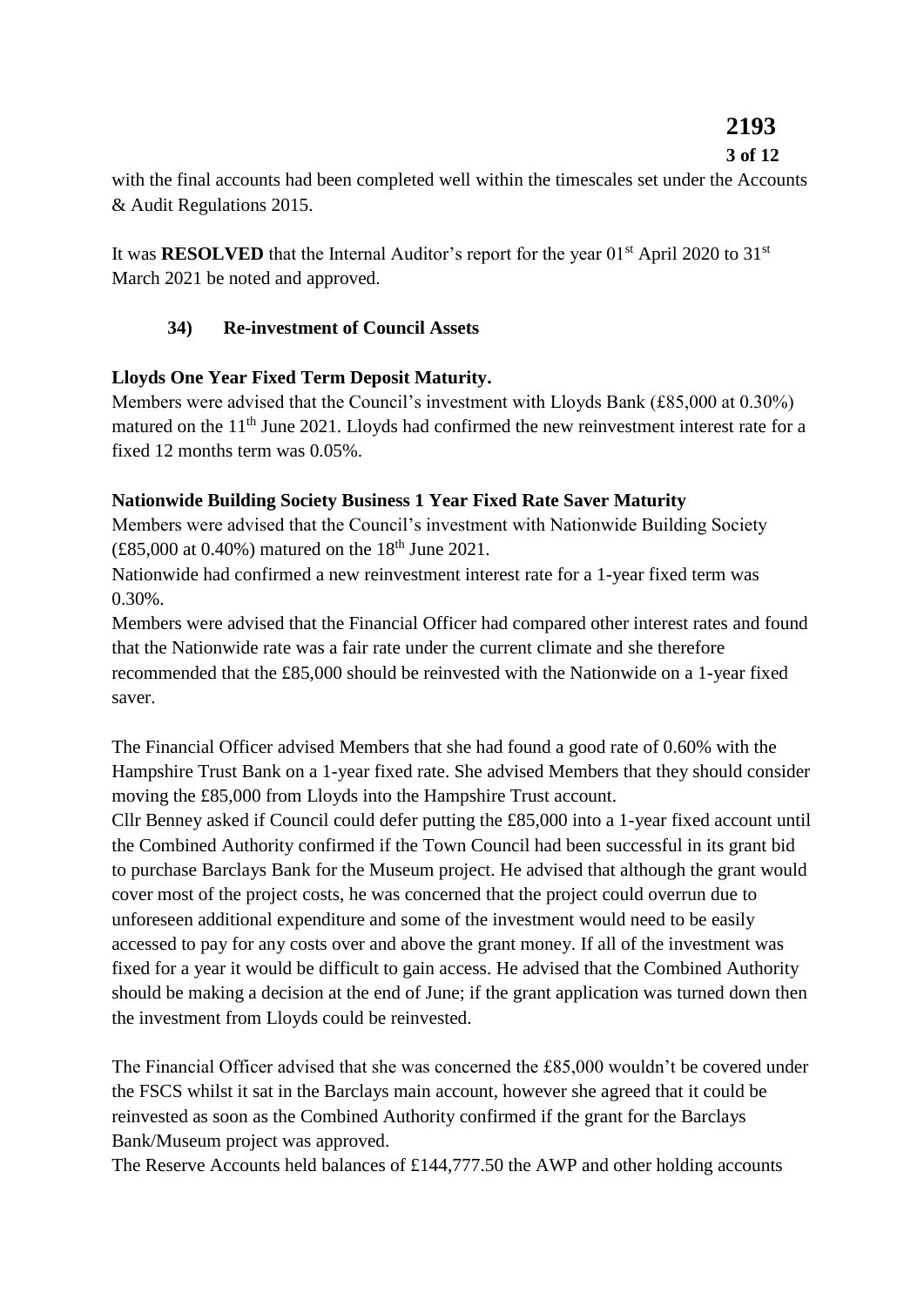held balances of £85,238.74 amounting to £230,016.24 in total.

Cllrs agreed that the £85,000 should be reinvested in Nationwide fixed for 1 year at a rate of 0.30% and the £85,000 in Lloyds would be transferred in to Barclays instant access until the Combined Authority confirmed approval or not of the grant for the Barclays Bank/Museum project under the Growing Fenland grant.

It was **RESOLVED** that the report be noted and approved.

# **35) Payment of Accounts**

It was **RESOLVED** that the payment of the following accounts be noted and approved: -

| <b>Financial Officer</b>       | Payroll June 2021                                    | 1,811.96 |
|--------------------------------|------------------------------------------------------|----------|
| Clerk                          | Payroll June 2021                                    | 2,377.91 |
| Pension Fund                   | Payroll June 2021                                    | 1,563.73 |
| <b>HMRC</b>                    | Payroll June 2021                                    | 1,713.59 |
| <b>Flying Fysh</b>             | Council offices cleaner                              | 45.00    |
| <b>Barclays Bank</b>           | <b>Bank Charges</b>                                  | 6.50     |
| Zen Internet                   | Website June-July                                    | 10.79    |
| <b>Cambs CC Summer Reading</b> | Summer Reading challenge grant                       | 350.00   |
| R J Warren                     | <b>Gardening Services</b>                            | 727.50   |
| Chatteris In Bloom             | Full size Willow Figure grant                        | 1,200.00 |
| <b>Running Imp</b>             | Summer Festival Colour run paints and<br>accessories | 775.18   |
| Viking payments                | Stationary order                                     | 102.52   |
| Viking payments                | Stationary order                                     | 86.11    |
| Onecom                         | May monthly phone bill                               | 79.93    |
| <b>Chatteris Museum</b>        | Grant voluntary organisations                        | 3,506.08 |
| <b>Chatteris In Bloom</b>      | Grant voluntary organisations                        | 4,500.00 |
|                                |                                                      |          |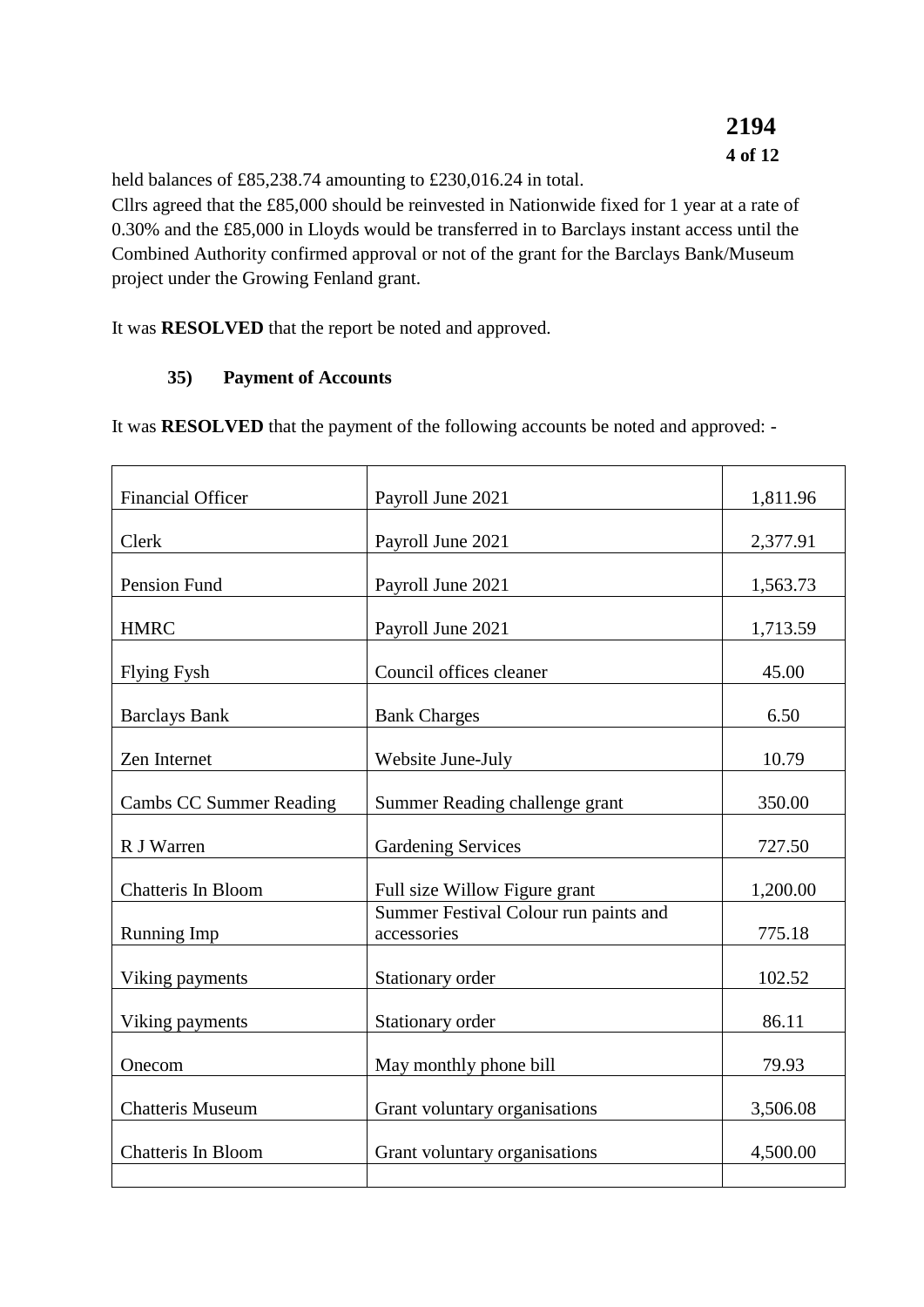|                        |                                              | 2195             |
|------------------------|----------------------------------------------|------------------|
| Clerk                  | Reim: monthly Zoom payment                   | 5 of 12<br>14.39 |
|                        | Business properties refurb grant Growing     |                  |
| Daron Wild Concessions | Fenland                                      | 588.00           |
|                        | Street lights refurb CCC owned, Growing      |                  |
| <b>Balfour Beatty</b>  | Fenland                                      | 4,063.25         |
|                        |                                              |                  |
| Chatteris Xmas Lights  | Grant voluntary organisations                | 5,000.00         |
|                        |                                              |                  |
| A Simpson              | Fixing faulty taps allotments                | 50.00            |
|                        | Business properties refurb grant Growing     |                  |
| So Dental              | Fenland                                      | 918.00           |
|                        | Internal Audit and associated works re       |                  |
| <b>M</b> Saunders      | Council's Accounts 2020/21                   | 300.00           |
|                        |                                              |                  |
| S Proud                | Allotment clearances and disposal of rubbish | 315.10           |
|                        |                                              |                  |
| <b>Total</b>           |                                              | 30,105.54        |

# **36) To Agree Meeting Dates for Coming Year**

The following dates were agreed:

 th May 2021 st June 2021 th July 2021 3rd August 2021 th September 2021 5<sup>th</sup> October 2021 nd November 2021 th December 2021 th January 2022 st February 2022 st March 2022 5<sup>th</sup> April 2022

#### **37) Planning**

Cllr Haggata presented the minutes of the Planning Working Group meeting held on Tuesday 25th May 2021 (**copy attached**). Members ratified the group's recommendations on applications a) to i) (as shown on the **appended list**) and considered two further applications. It was agreed to return the planning applications to Fenland District Council marked as follows:

- a) Support (no further comments)
- b) Support
- c) Support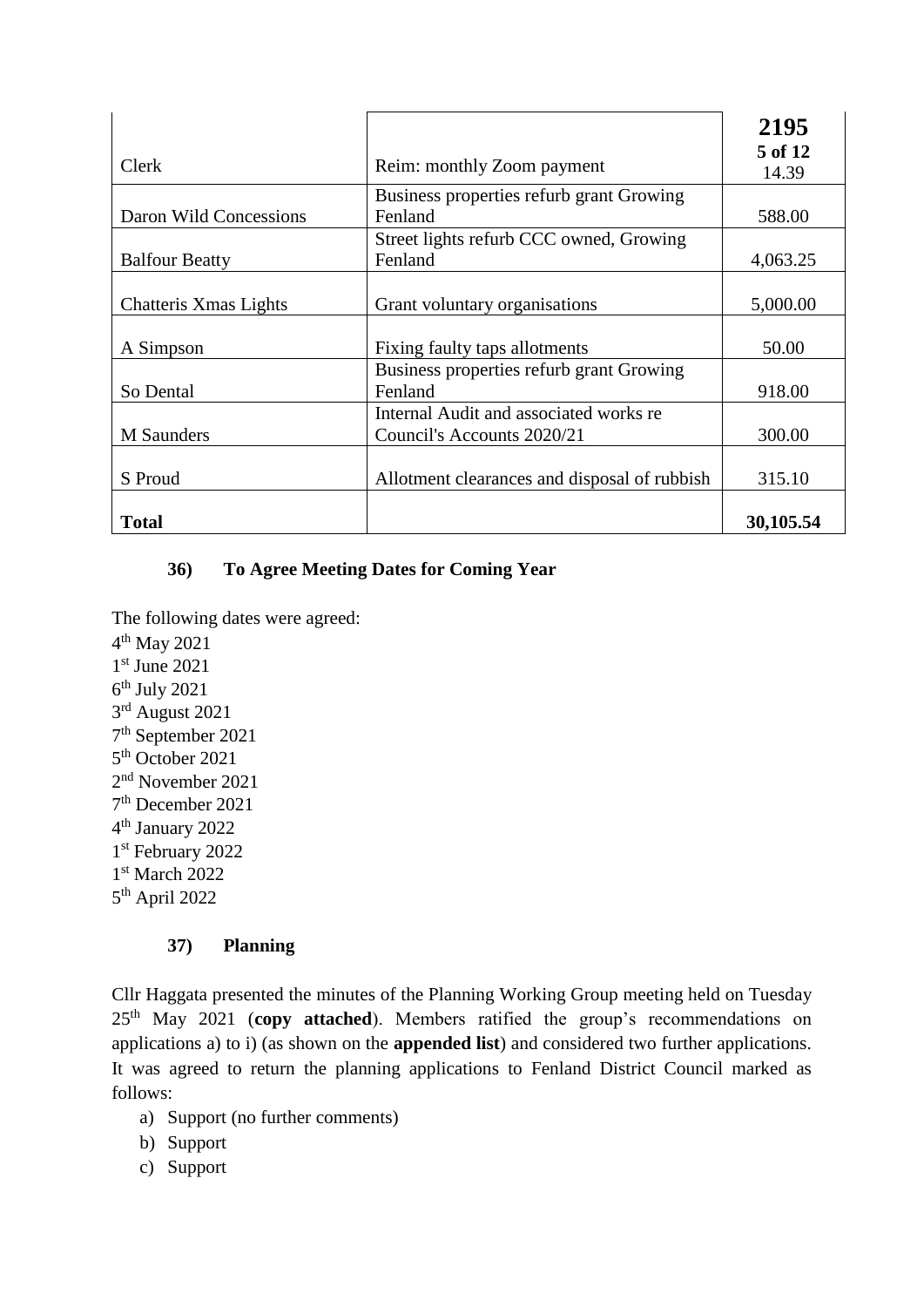- d) Support
- e) Support, welcome inclusion of bird boxes (Cllr Gowler declared an interest).
- f) Support the original application but do not support the revision. The footpath link through the site has been used for 70 years and should remain.
- g) Noted
- h) Support
- i) Support
- j) Support
- k) Recommend Refusal, over development of site (Cllr Gowler declared an interest)

## **38) Growing Fenland Project Update & To Approve Tender Sum for Street Furniture Refurbishment**

Members had received the following report:

#### **'**Business Grants

The Chatteris Renaissance Project is progressing well with a number of businesses already receiving the promise of a grant to help with the refurbishment of their premises in the centre of the town. Indeed one grant has already been paid out.

Please see attached a spreadsheet showing the grants already approved which amount to just over £20,000 of the £50,000 budget agreed by the Combined Authority. (Some grants are approved in principal dependent upon planning permission or a formal quotation).

Enquiries about grants are being received on a regular basis and are replied to and considered in a timely manner. In addition the Clerk has begun to target the owners of premises which are in greatest need of repair. This has received mixed results with some owners jumping at the chance of receiving up to 60% of the cost of the works and others showing no interest or stating they cannot afford the remaining 40%. It should be noted that three of the most run down premises are apparently in the ownership of one person.

#### Street Furniture Refurbishment

The Financial Officer is awaiting confirmation of the dates when the contractors appointed to carry out the works to the street lighting columns will begin work.

Although she sent out tender packs to five approved contractors for the street furniture refurbishment works and chased up their quotes, unfortunately only one company responded and submitted a quote for £23,193.90.

This is below the budgeted price and the recommendation is that the Council should accept the tender to enable the Financial Officer to commission the work.

#### Museum Project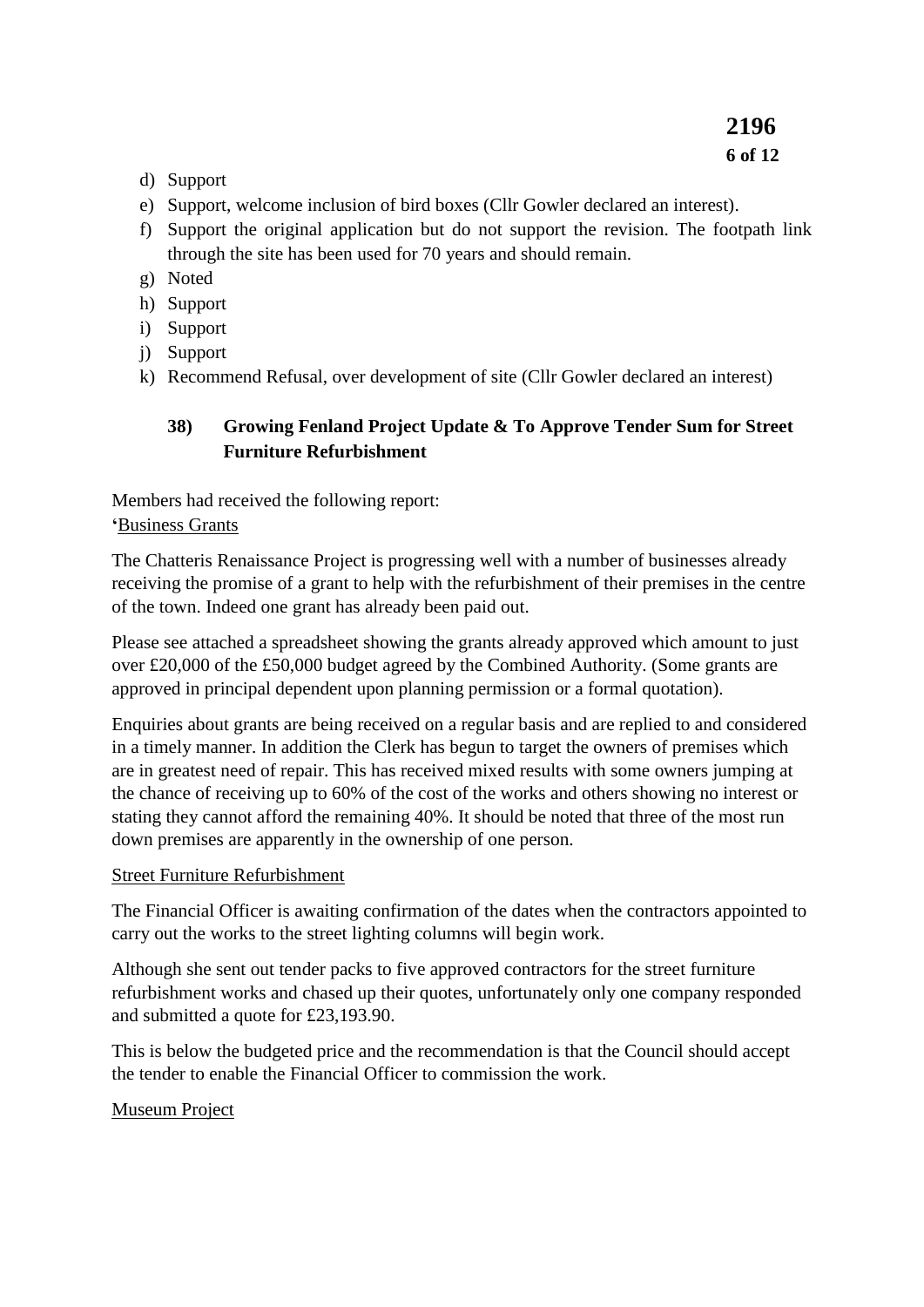# **2197**

# **7 of 12**

Mr Phil Hughes, FDC Officer, assisted by the Clerk, is working on the Chatteris Museum Relocation project submission which is due to be considered by the Combined Authority board on the 30<sup>th</sup> June.

It is hoped that the Growing Fenland project will continue to receive the financial backing of the Combined Authority following the election of a new Mayor, Dr Nik Johnson.

#### Recommendation:

It is **recommended** that members:

- 1) Note this update on the Growing Fenland Project;
- 2) Accept the tender of £23,193.90 to carry out the agreed street furniture refurbishment works.'

The Clerk explained that she had been trying to target properties which were in particular need of improvement but it was not always easy to get to the person responsible for maintenance in particular for properties occupied by national institutions such as the postal sorting office and Lloyds chemists. It was suggested FDC might be able to issue an improvement notice for the properties which were particularly bad.

Cllr Gowler asked why disabled access to Lloyds Chemist was still a problem and Cllr Benney explained it was probably due to conservation area restrictions. When he had tried to put in sliding electric doors to improve accessibility to a shop he owned the plans had been turned down by the conservation officer. Provided disabled people had access to a service, i.e. could press a button for service, a shop was compliant with DDA legislation.

Members unanimously **agreed** the recommendations.

# **39) FACT Bus**

The Transport Manager at FACT had emailed the Clerk asking if the Council wished to start the St Ives and Peterborough bus services or if they had any other ideas for services.

Members questioned if the St Ives route was required following the launch of the V2 service. Cllr Haggata suggested looking at alternative routes. It was agreed to consider current bus services and decide which other routes might work. The Clerk was asked to request the timetables from Cllr Carney.

# **40) Leisure & General Purposes Working Group Report & Recommendations**

Cllr Smith (Chairman) presented the minutes of the Leisure and General Purposes Working Group meeting held on 11<sup>th</sup> May 2021 (**copy attached**).

L4) Speakers: Cllr Smith said the two speakers from Think Communities had discussed the importance of open spaces and had been asked to look into the possibility of improving the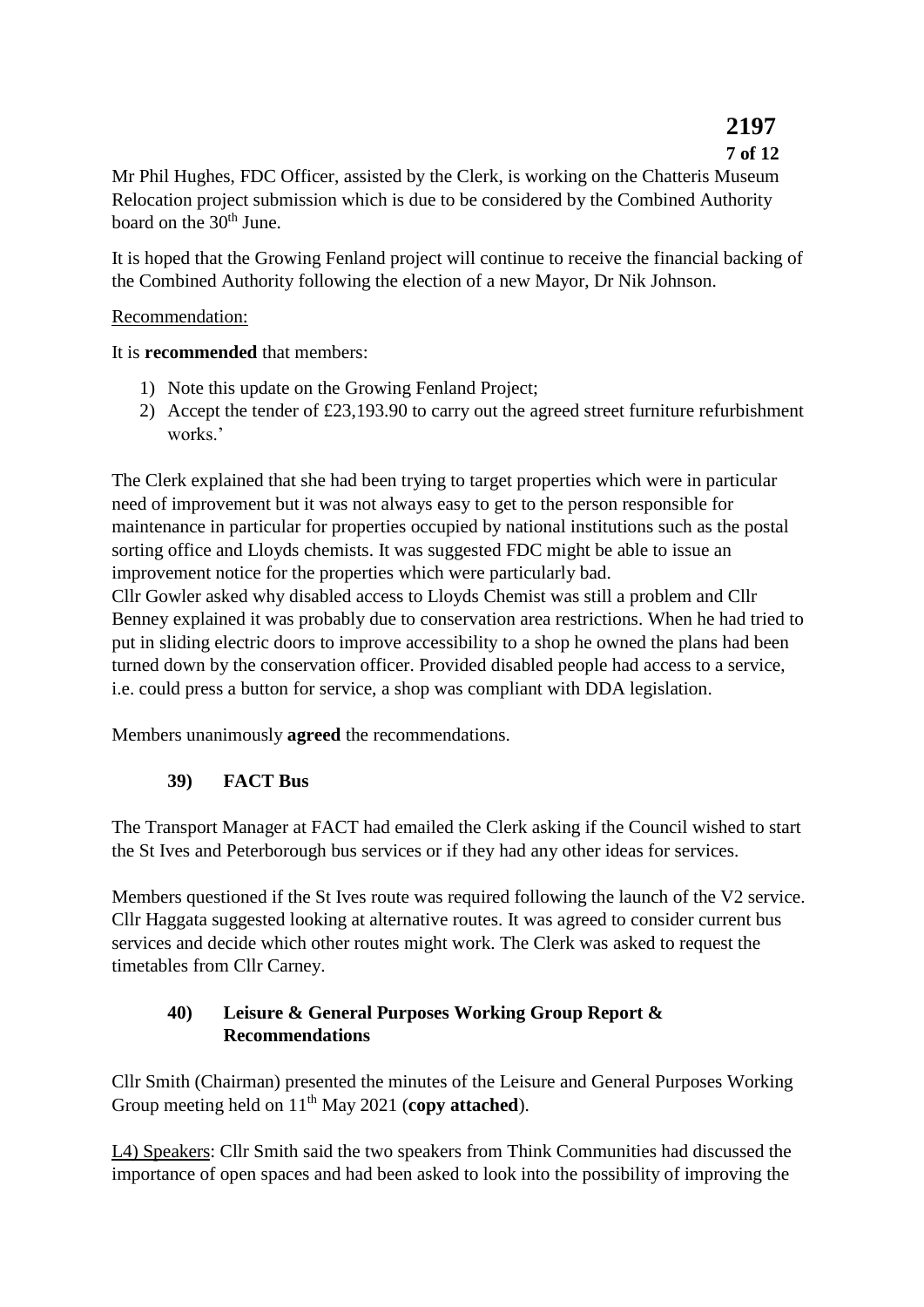# **2198 8 of 12**

Old Railway Line Footpath and Bridleway with improved signage and extending the made up surface. Mr Garford had already approached Somersham Parish Council but the Council clearly still had doubts about the idea. Mr Garford had offered to help put together a document outlining the benefits of the scheme which could be used to attract funding. Cllr Smith was fully in favour of trying to attract funding.

Cllr Haggata said improving walking and cycling between the two communities was also being considered by Fenland's Transport Team and a joint approach might help to achieve a good outcome.

L7) Pocket Park: Cllr Smith reported the Pocket Park had become overgrown (the wet weather had obviously not helped) however it was possible to walk through the park using the pathway.

L10) Training Centre: The Clerk reminded members that the group had stated they had no objections to plans for the Stainless Metalcraft Training Centre proceeding without further consultation but they had requested consideration be given to the provision of a safe crossing over the A141. The planning officer had confirmed that a pedestrian crossing point leading from the site to the existing footway at Huntingdon Road had been agreed in principle between the applicant and the Highways Authority.

# **41) Conclusions of Complaints Committee**

Cllr Hay, Chairman of the Complaints Committee, read out the following statement:

"In response to a complaint by a member of the public, regarding an incident at the Town Council meeting on the  $3<sup>rd</sup>$  March 2020 when the member of the public was asked to stop filming the meeting, the Council wishes to make the following statement.

'The Council has made a rigorous investigation into the events on the evening of  $3<sup>rd</sup>$  March  $2020$  and in line with its Complaints Procedure held a Complaints Panel meeting on the  $21<sup>st</sup>$ May 2021 which was attended by the complainant and his representative.

The meeting concluded that:

- 1) The Town Council asked the member of the public to stop filming having sought advice from an Officer at Fenland District Council who concluded that allowing filming could be a potential breach of GDPR regulations which were introduced in 2018 after the Local Government Bodies Regulations 2014 (which cover the recording of meetings) and the Council's own Press and Social Media Policy (approved in October 2015). The Council was mindful that any breach of GDPR regulations could result in an unlimited fine which would be passed to the council taxpayers of Chatteris. Given these considerations the panel did not accept a breach of policy.
- 2) The complainant was not treated in a disrespectful manner.
- 3) Following the meeting the Council adopted a new Recording of Meetings Policy and all Councillors are now aware of that policy, the implications of The Local Government Bodies Regulations 2014 and the Data Protection Act 2018.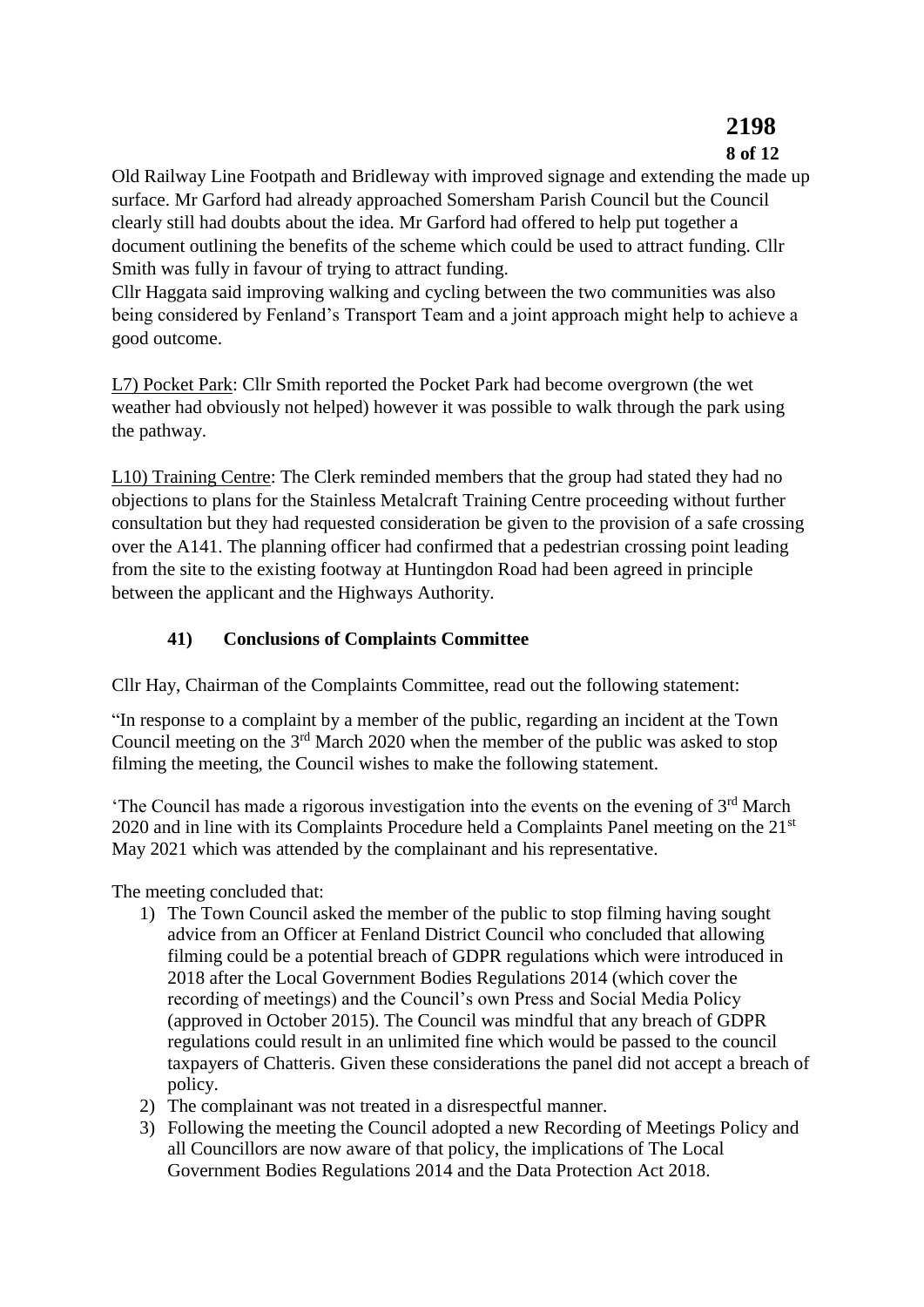# **2199 9 of 12**

4) Recordings will be permitted at future meetings, however the Council will itself only be audio recording meetings on occasions and will not be posting those recordings on social media sites as there is no legislation which requires it to do so."

The Clerk said a copy of the full findings of the Complaints Committee was available for anyone who wished to view it.

#### **42) Doctors' Surgery**

A long letter had been received from the clinical manager of the George Clare Surgery in response to the Council's letter outlining concerns about difficulties in getting appointments, the lack of face to face appointments, having to wait outside the surgery during the pandemic and being referred to alternative services.

After outlining the reasons the reason why it was seeking funds to increase the size of the surgery building, the letter asked for complainants to be directed to the Patient Participation Group who were able to raise concerns at meetings.

The letter also pointed out that although the surgery had upgraded its telephone system calls had substantially increased due to Covid-19 and the vaccination programme. The surgery admitted it was still using telephone consultations but said if a clinician felt it was appropriate face to face meetings could be arranged.

Patients had to wait outside for safety reasons during the pandemic but the doors had recently re-opened. The letter also admitted that if appointments were full patients with routine problems would be deferred to another day.

Councillors agreed that they still had concerns and questions and requested a meeting with a representative of the surgery.

# **43) Consideration of FDC Motion on Fens Biosphere Project**

The Council had been notified of a motion agreed by Fenland District Council on 19<sup>th</sup> May which firmly rejected the Fens Biosphere Project. The Motion stated:

"As the only local authority which is wholly contained within the proposed Fens Biosphere area, Fenland District Council officially opposes putting the Fens Biosphere project forward for consideration as a UNESCO-recognised Biosphere Reserve".

Cllr Benney explained that those working on the project had failed to outline the aims of the project and did not appear to understand farming and agriculture. Their aim appeared to be to replace farming with tourism and to introduce more wildlife on farms which farmers did not favour. Cllr Benney reminded members that Fenland was built around the agricultural industry and the project seemed to want to dismantle that industry. In addition if the area was designated a world heritage site there would be implications for planning and future development and the project went against the economic policy for Fenland which was encouraging more industry and better paid jobs.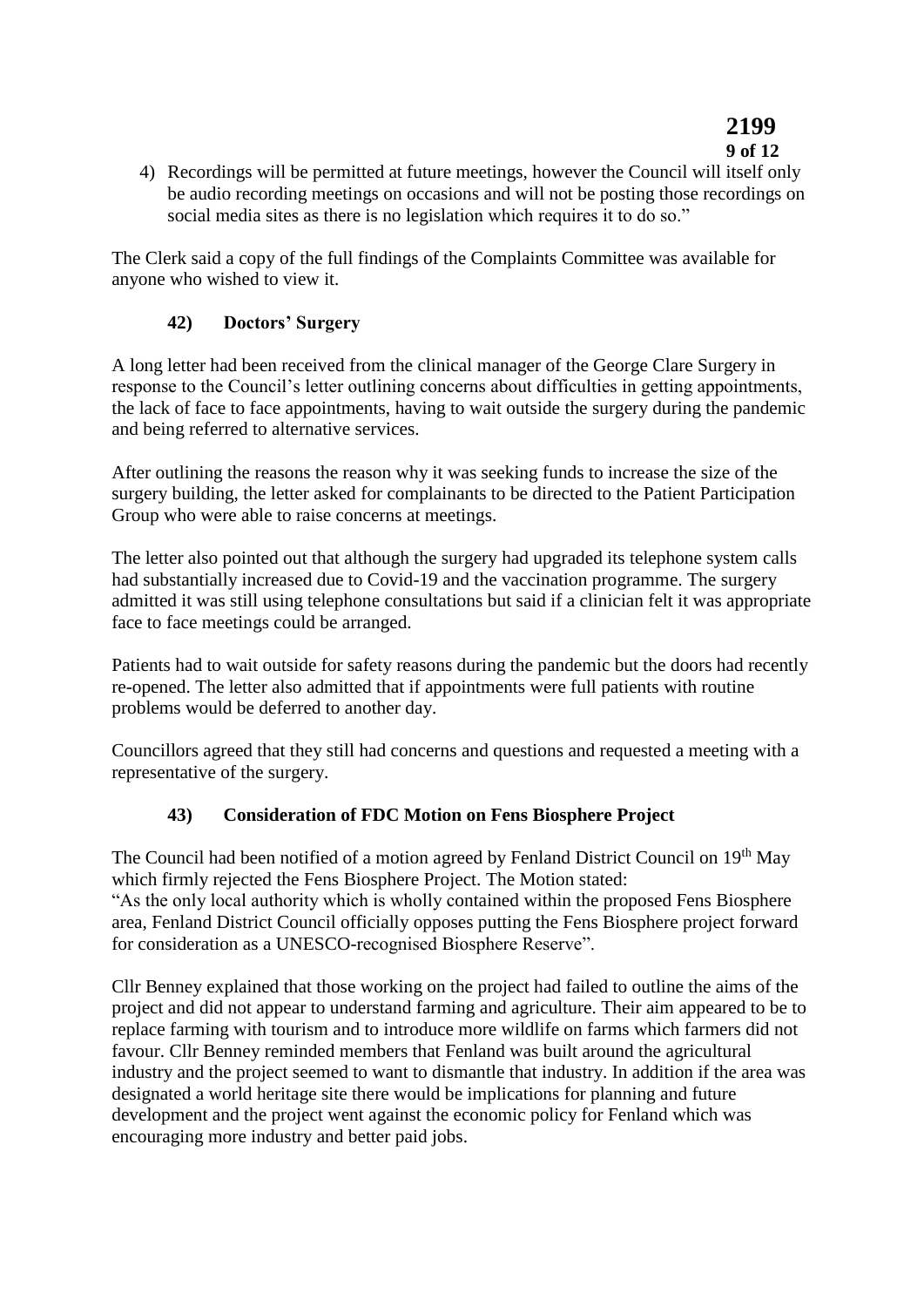# **2200**

#### **10 of 12**

Cllr Haggata admitted he also had reservations asking how Biosphere Reserves had affected other areas and querying the benefits to Chatteris.

Cllr Murphy said he had been to seminars and meetings and still could not work out what the project hoped to achieve or how much it would cost Fenland. Cllr Benney was worried FDC would be signing a blank cheque and would be signing away the area's heritage and agricultural industry. There were also concerns about how the project would affect the Internal Drainage Boards who were so good at keeping the area free of flooding.

Members **agreed** by a majority to support FDC's decision to oppose the project. (Cllr Smith abstained from the vote.)

#### **44) To Consider Purchase of More User Friendly Speed Signs**

Cllr Gowler reminded members that the Council owned an MVAS (flashing speed sign) and he and Cllr Benney had spent two years trying to work out how to operate it and download the information it recorded. They had yet to fully understand it. Cllr Gowler proposed the Council spend some money getting the sign working properly and also considered purchasing a new sign or a couple of smaller signs in an attempt to slow down motorists in the town.

The Financial Officer said she had looked at the cost of signs and reported Whittlesey Town Council had purchased four user friendly signs for £9,518 plus VAT and had a service level agreement with an electrician who changed the batteries and moved the devices on a regular basis and downloaded the data on a laptop specifically purchased for the purpose. The Financial Officer explained this would lift the burden from councillors' shoulders.

Cllr Benney said he would prefer to get the existing device up and running properly first and it was agreed the company should be asked to send a service engineer out to examine the device and explain how it could be programmed. Cllrs Gowler and Benney confirmed they were still happy to replace the battery and move the device on a regular basis but had been hampered by Covid.

Cllr Gowler was still in favour of considering the purchase of a smaller device in future so it could be set up on smaller roads, such as Station Street, where there were reports of speeding.

It was agreed to arrange for an engineer to examine the existing device and to then re-visit the idea of purchasing a smaller unit.

#### **45) Traffic Issues**

LHI Bid: In response to the Council's concerns about the unfairness of the LHI panel's decision and composition, the Highways officer had stated that the panel had decided the scheme put forward by Chatteris would only have "limited" or "some" improvement. Each division could submit just one application but Whittlesey and Wisbech comprised two divisions each and their schemes were considered to be of greater benefit. Fenland Way: An email had been received from a resident living directly opposite Jacks supermarket who stated there had been a growing incidence of shock waves travelling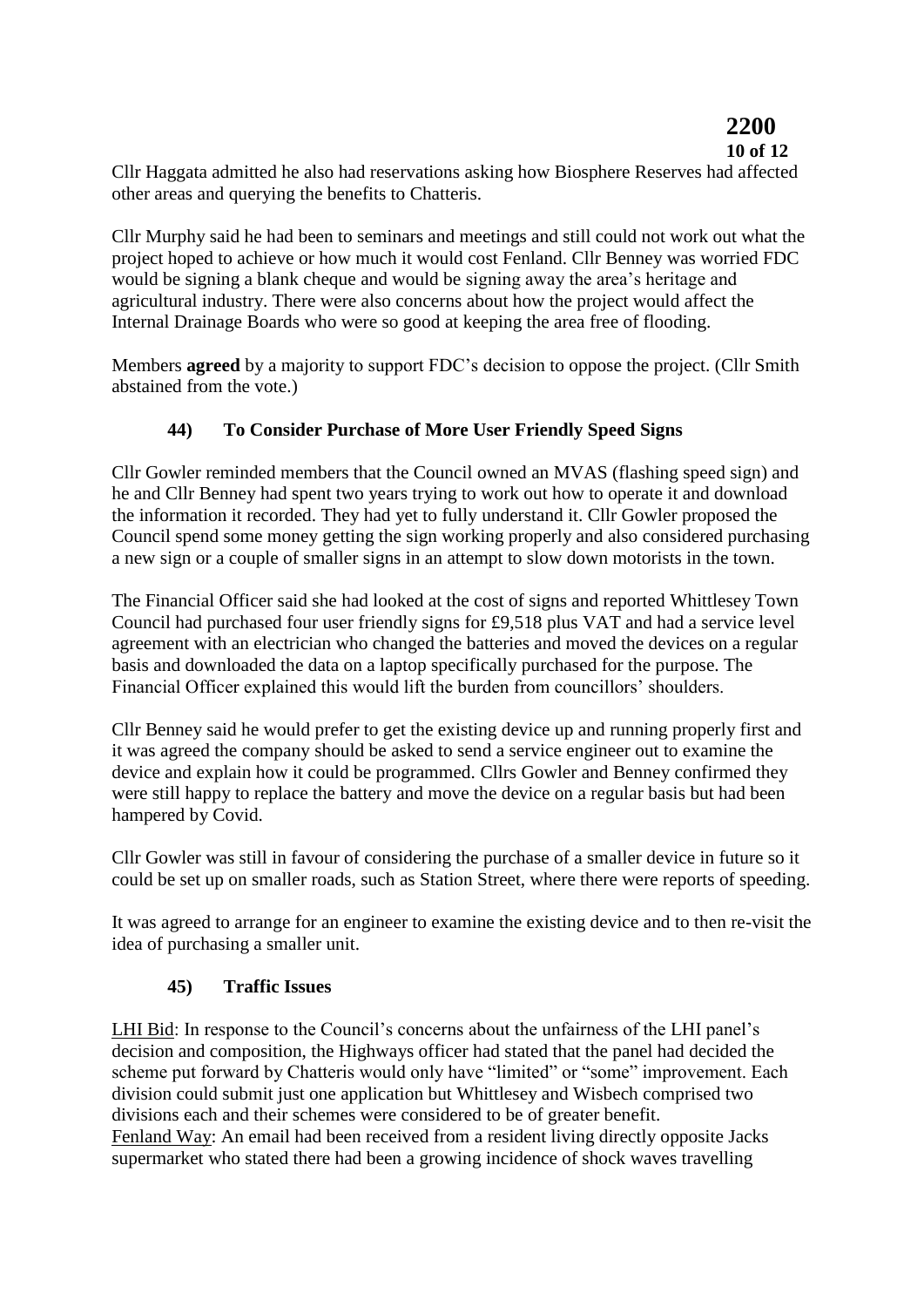# **2201 11 of 12**

through his house every time a Large Goods Vehicle passed by. The vehicles were not speeding but were doing close to the allowed speed of 60mph which caused a large dynamic 'wash effect' resulting in the shock wave. The resident claimed there was some visible damage to his house caused by the vibration. The resident called for the speed limit on the road to be 40mph and even offered to help pay for the 40mph limit signs.

Cllr Gowler said he sympathised with the resident but suggested reducing the speed limit would not make a difference and the Mayor queried if lorries could reach 60mph on that particular stretch of road given the number of roundabouts. Cllr Haggata said he was in favour of lowering the speed limit and pointed out a crossing was to be introduced for the new training centre which should help to reduce the speed of vehicles. Other developments were proposed along the road so it was agreed to monitor the problem, especially as it would not be easy to achieve a 40mph limit on a major road.

Order: Notification had been received of a temporary prohibition of traffic order which would affect London Road to enable water connection works to be carried out between the 21<sup>st</sup> and 23rd June.

20's Plenty: An email had been received seeking the Council's support for the 20's Plenty for Cambridgeshire campaign. The campaign was calling for default, wide-area signed 20mph speed limits across all of Cambridgeshire's urban and village settlements to help save lives. Cllr Hay said she had attended a seminar on the issue and most people were in favour of 20mph zones near schools but not a blanket speed reduction and Cllr Gowler had put a poll on Facebook and 80% of people did not support the idea of 20mph speed limits throughout the town.

New Road: Cllr Hay reported that she had met the local Highways Officer to discuss the speed bumps in New Road following concerns from a householder that traffic going over humps was damaging his house which was listed. Cllr Hay had sought help on the date the speed humps went down and it had been decided they were put in during the 2000's as part of the safer routes to school scheme for Glebelands School. This appeared to be in breach of legislation introduced in 1996 which prohibited speed humps outside listed buildings. The problem had been exacerbated when the original rubber humps were replaced by asphalt cushions. Cllr Hay said the options appeared to be to either move the cushions further along or remove them altogether. Councillors favoured the latter option as they pointed out there were listed building all along that stretch of New Road and cars parked along the road made it difficult to negotiate.

Roadworks: The latest bulletins listing road works and events affecting the highway had been received along with the IHMC incident report for April.

# **46) Correspondence**

Members had a list of correspondence received since the last meeting (**copy attached**). Members asked if the contact details for the Rights of Way volunteers for Chatteris could be obtained so they could be invited to a Leisure meeting.

Details about Covid testing stations in Chatteris were exchanged and it was agreed information should go on the website and Facebook page.